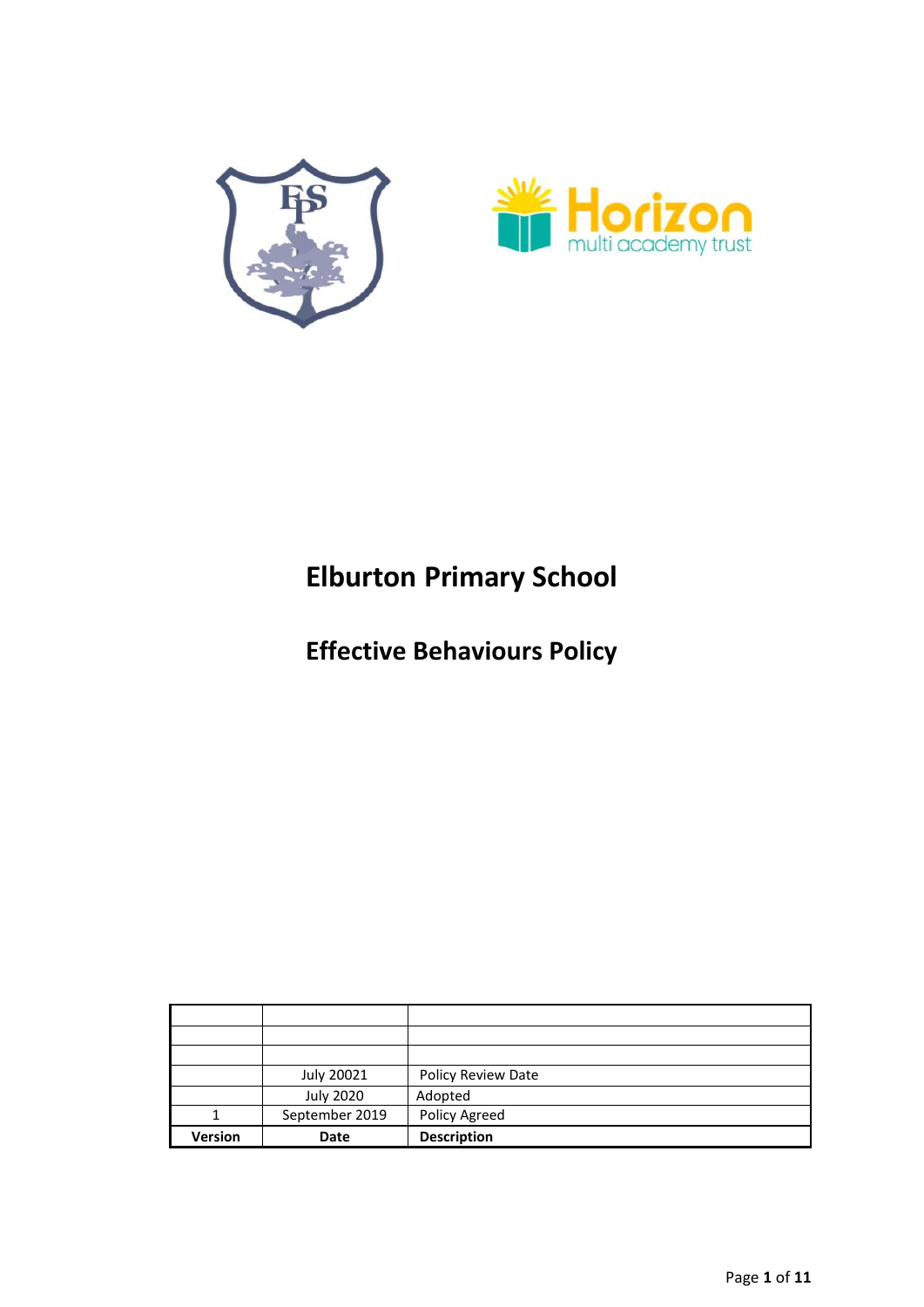## **COVID-19 Amendment to Effective Behaviour Policy:**

In light of children returning to school, this amendment will sit with the school policy that supports behaviours of the children in school. The policy fully aligns with the agreed risk assessment that has been developed in each of the schools within the Horizon MAT and has been approved by the Trust Board.

Within the school the priority during this period of COVID-19 is to protect the welfare of the staff and children in all the schools. All children will be expected to follow the expectations around hygiene, hand-washing, following one-way systems and remaining in their Year group bubble. Where a child does not follow the expectations within the policy and this puts vulnerability on another child or member of staff, alternative arrangements may have to be made. Discussions between parents and the school will be held where there is an issue.

In the drafting of the risk assessment for each school, the schools have also developed a risk assessment identifying individuals who have difficulties in following the policy. The individual risk assessments for children presenting with SEND or as vulnerable, further provision is identified. The safety and welfare of the staff and children at all schools during this period is priority.

Expectations:

- Follow amended covid-safe class charters rules, rights and responsibilities.
- Follow hygiene expectations: regular handwashing, not sharing equipment or food, using named equipment as instructed.
- Remain in own Year group bubble/zones at all times.
- To follow one way systems as instructed or to follow markings.

## **Introduction**

The purpose of this core policy is to bring together all aspects of behaviour at Elburton Primary School, this includes the promotion of our learning behaviours across the school. It also links directly to the school's 'Anti-Bullying' Policy, examples of good practice are contained within this policy. There are several appendices with this policy that support the implementation and ongoing effectiveness of the policy.

## **Aims**

At Elburton Primary School we know that behaviour is closely linked to effective learning- a school with a rigorous, consistent and fair behaviour policy ensures that pupils are safe and that learning can take place effectively. We encourage an environment that enables all of our learners/pupils to learn and play in a safe, nurturing, respectful manner, and for our staff to be able to work in this way.

## Elburton School has shared values regarding Behaviour - 'Our School Charter'

- **Safe:** A school where all feel safe and secure. A school where all take responsibility for their own actions and pride in all they do and how they present themselves to others.
- **Pride:** A school where we take pride in our active participation, aspiring to be the best we can be.
- **Flourish:** A school with high expectations for all its members who are encouraged to feel pride, self-respect and value differences. A school that empowers our children to thrive and make the right choices.
- **Inspire:** A school where we will inspire each other to become independent, self-motivated and confident. A school that defines clear and consistent guidelines of behaviour while promoting positive and fair expectations.
- **Respect:** A school which emphasises a collaborative approach to problem solving and communications are open and good, where all are considerate to one another listening, valuing and respecting the opinions of others.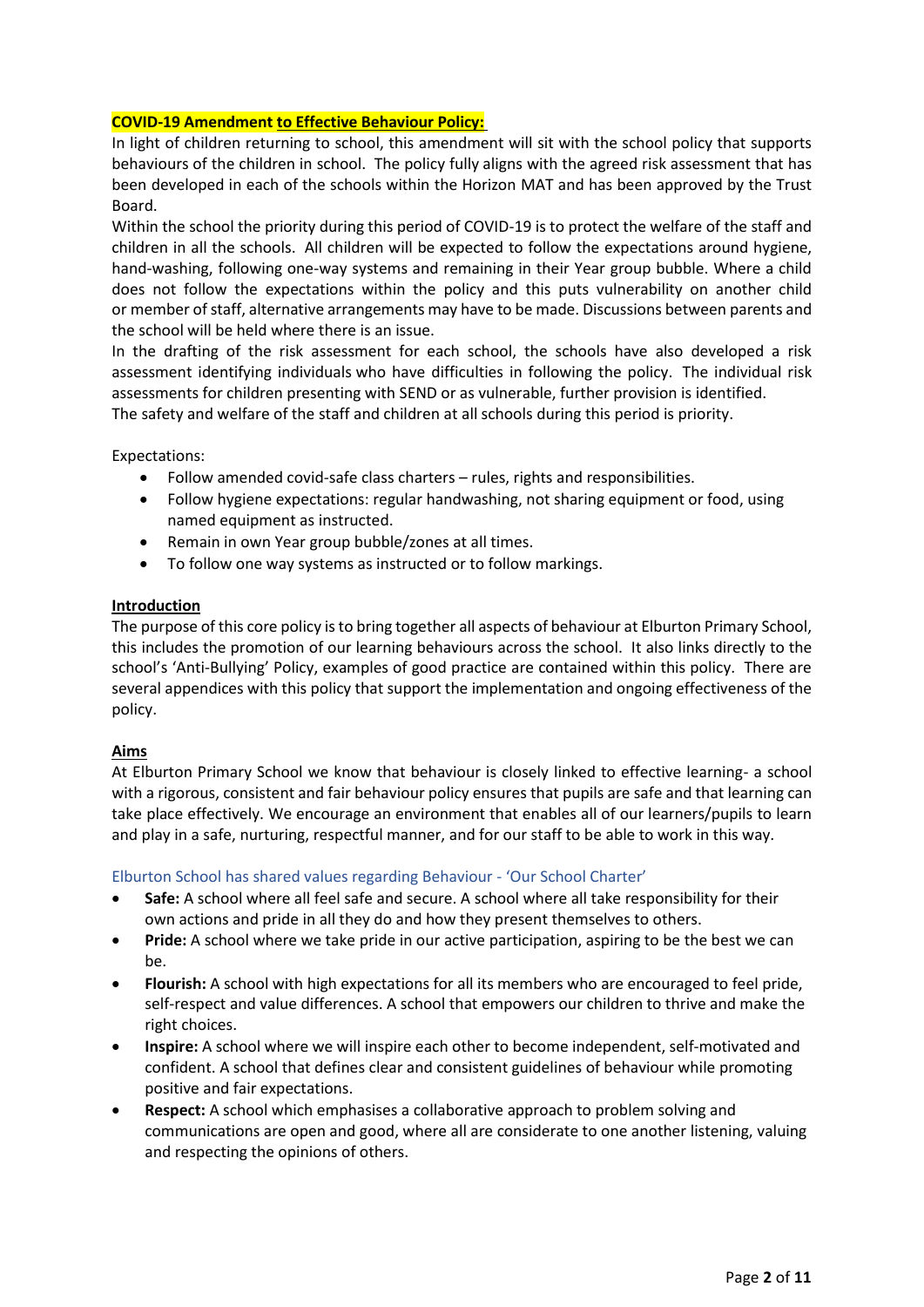# **Rationale**

The premise behind our Effective Behaviours policy:

# **Instead of thinking of a child as behaving badly which disposes you to think of punishment, thinking of a child as struggling to handle something difficult so that it then encourages you to help them through their distress.**

Strong relationships between staff, pupils and parents are vital. Staff must be fair and consistent with pupils (considering individual needs) and pupils need to understand that the staff member is always in control enabling pupils to feel safe. Equally staff must be approachable and there to help (not only there to discipline) and pupils must understand this. If a member of staff is having difficulties with an individual or group of pupils, they are to seek support in order to make a positive change.

This policy is developed to ensure guidance for the school community in order to promote positive and effective behaviour in the school. The procedures and guidance in this document provide a consistent approach across the whole school and enables pupils, parents and staff to understand the approaches to the management of behaviour in the school. It is also recognised that for some pupils, variance on these procedures will be made in order to meet specific social, emotional, learning or other needs which will require a personalised approach which can be discussed in the first instance with the class teacher and then the appropriate senior leader.

At Elburton Primary School, we know that behaviour is closely linked to effective learning - a school with a rigorous, consistent and fair behaviour policy ensures that pupils are safe, and that learning can take place effectively. The school supports the pupils in self-regulating their behaviours.

We have identified that self-regulation is key in choosing effective behaviours for learning, therefore key words and characters are used to support and embed this across the school.

| Foundation stage                   | Key Stage 1           | Key Stage 2    |
|------------------------------------|-----------------------|----------------|
| Sammy Stop<br>$\bullet$            | Sammy Stop            | <b>STOP</b>    |
| <b>Charlie Choice</b><br>$\bullet$ | <b>Charlie Choice</b> | <b>CHOOSE</b>  |
| Dani Driver<br>$\bullet$           | Dani Driver           | <b>REFLECT</b> |
| Robyn Repair<br>$\bullet$          | <b>Freddie Focus</b>  | <b>FOCUS</b>   |
|                                    | Robyn Repair          | <b>REPAIR</b>  |

(See Appendix 1 - Images to support self-regulation)

We believe that each pupil and adult at Elburton has rights and responsibilities:

| <b>Rights</b>                                | <b>Responsibilities</b>                    |
|----------------------------------------------|--------------------------------------------|
| We have the right to:                        | We have the responsibility to:             |
| Learn                                        | Allow others to learn                      |
| Be respected and treated fairly<br>$\bullet$ | Respect others and treat them<br>$\bullet$ |
| Be heard<br>$\bullet$                        | fairly                                     |
| Feel safe<br>$\bullet$                       | Listen to others                           |
|                                              | Keep others safe                           |

## **Children are entitled and expected to:**

- Expect and provide a safe and secure environment to learn.
- To respect and be respected.
- To treat others fairly and to be fairly treated.
- To be heard and to listen to others within the school community.
- To demonstrate the positive characteristics of a good learner such as concentrating, be willing to have a go, being involved, to keep on trying and to work towards creating positive relationships with others.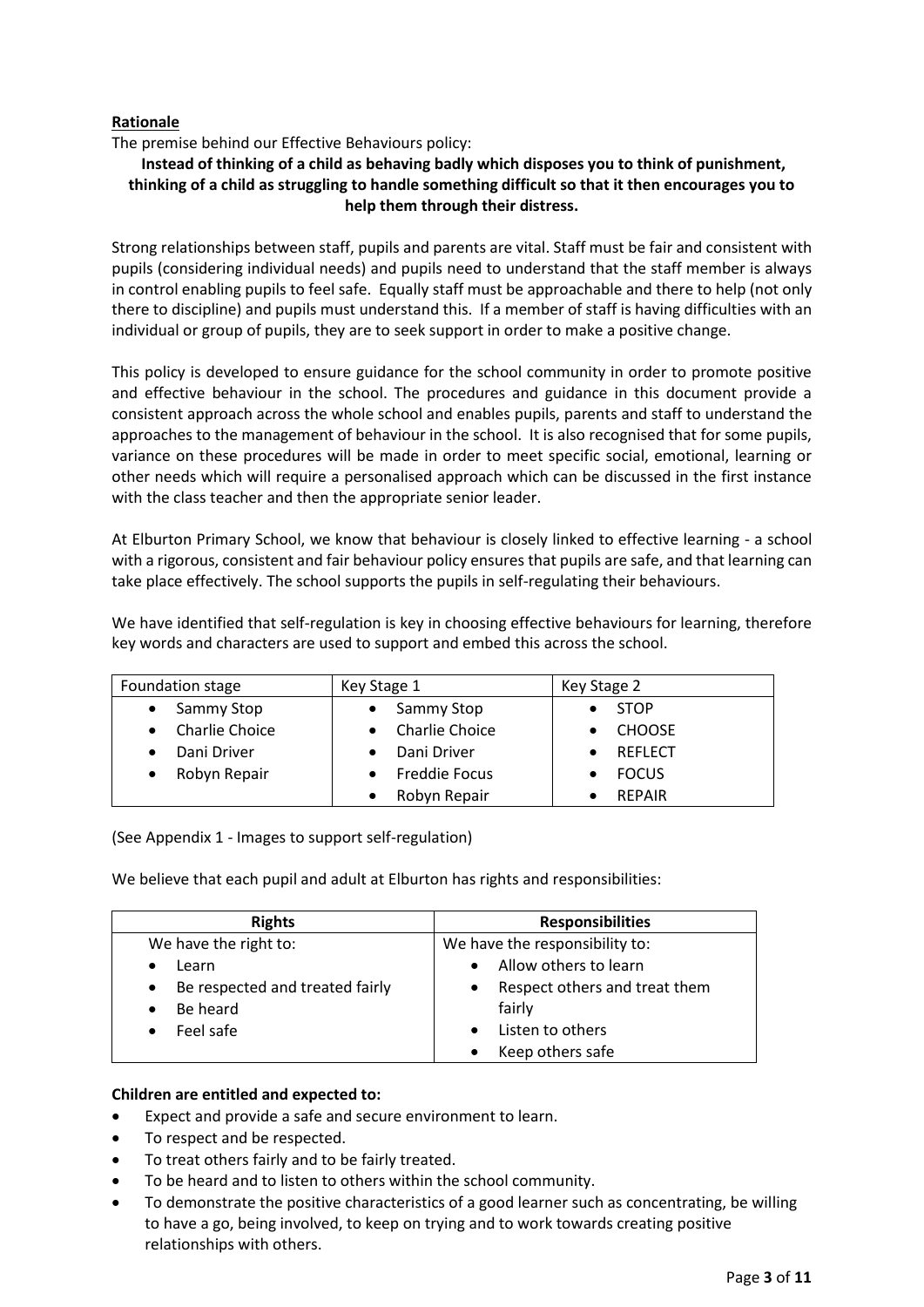# **Staff are entitled and expected to:**

- Expect and provide a safe and secure school environment conducive to effective and stimulating learning using the Characteristics of Effective Learning as a guide (See Appendix 2 - Characteristics of Effective Learning).
- Establish consistent and clear routines so that expectations are clear. (See Appendix  $3 -$ Establishing good Routines).
- Work and teach throughout the day without undue disruption caused by pupil's unacceptable behaviour.
- Insist on high standard of acceptable behaviour from the pupils.
- Encourage respect between pupils and proper respect for authority.
- Prevent physical and verbal abuse between pupils in school.
- Give priority to the needs of the majority of pupils, whilst at the same time recognising the needs of the individual child.
- Identify the cause of a pupil's unacceptable behaviour using PACE conversation (Playfulness, Acceptance, Curiosity and Empathy) to help modify or support behavioural choices seeking help and support from others in so doing. (See Appendix 4 - PACE conversation tool)
- $\bullet$  Help pupils to repair and restore rather than simply saying sorry (See Appendix 5 The Restorative and Repair conversation)
- Expect parents to help prepare their children to meet the school's expectations and behave in ways acceptable to the school community.
- Expect parents and staff to treat each other with mutual respect in all forms of communication.
- Implement agreed sanctions/consequences when pupils behave in unacceptable ways, including creating a 'Safe, Happy and Learning' behaviour contract or exclusion from school in extreme circumstances. (See Appendix 6 for 'Safe, Happy and Learning' behaviour contract)

## **Parents are entitled to:**

- The expectation that the school will maintain a safe and secure school environment conducive to effective and stimulating learning.
- The school's highest expectation of their potential for achievement in all areas of school life.
- Regular information from and consultation with the school about their child's progress and behaviour.
- A clear set of guidelines and expectation about pupil's behaviour in school.
- Early notification from the school of any issues arising with their child's behaviour.
- Expect parents and staff to treat each other with mutual respect in all forms of communication.
- Opportunities to help the school address their child's behaviour problems.

| A 'look' to indicate the child is not<br>Verbal praise<br>$\bullet$<br>Written praise in books<br>A 'discussion' between the child and<br>Class jar<br>member of staff-ensuring clarity of<br>Heads certificates and leaf to go on the<br>expectation and support for making the<br>'Leaf for learning tree'<br>right choice using PACE and self-<br>Star learning to be celebrated on learning<br>$\bullet$<br>regulation characters.<br>walls or achievement boards.<br>F/KS1- daily star learners with an overall<br>$\bullet$<br>$\bullet$<br>or in buddy class. (picture of Freddie<br>weekly star- certificate to be given out.<br>focus).<br>KS2- weekly star learners.<br>$\bullet$<br>Communication with home- image of<br>$\bullet$<br>Star attitudes to be celebrated-linked to<br>telephone. Recorded on CPOMS.<br>termly focus on a learning<br>behaviour/attitude. | <b>Rewards</b> | <b>Consequences</b>                                                                                                                 |
|----------------------------------------------------------------------------------------------------------------------------------------------------------------------------------------------------------------------------------------------------------------------------------------------------------------------------------------------------------------------------------------------------------------------------------------------------------------------------------------------------------------------------------------------------------------------------------------------------------------------------------------------------------------------------------------------------------------------------------------------------------------------------------------------------------------------------------------------------------------------------------|----------------|-------------------------------------------------------------------------------------------------------------------------------------|
| (SLT) - picture of them.<br><b>Repair time</b>                                                                                                                                                                                                                                                                                                                                                                                                                                                                                                                                                                                                                                                                                                                                                                                                                                   |                | following the class, school expectations.<br>Freddie Focus time- in class, in safe space<br>Involvement with senior leadership team |

## **Rewards and Consequences**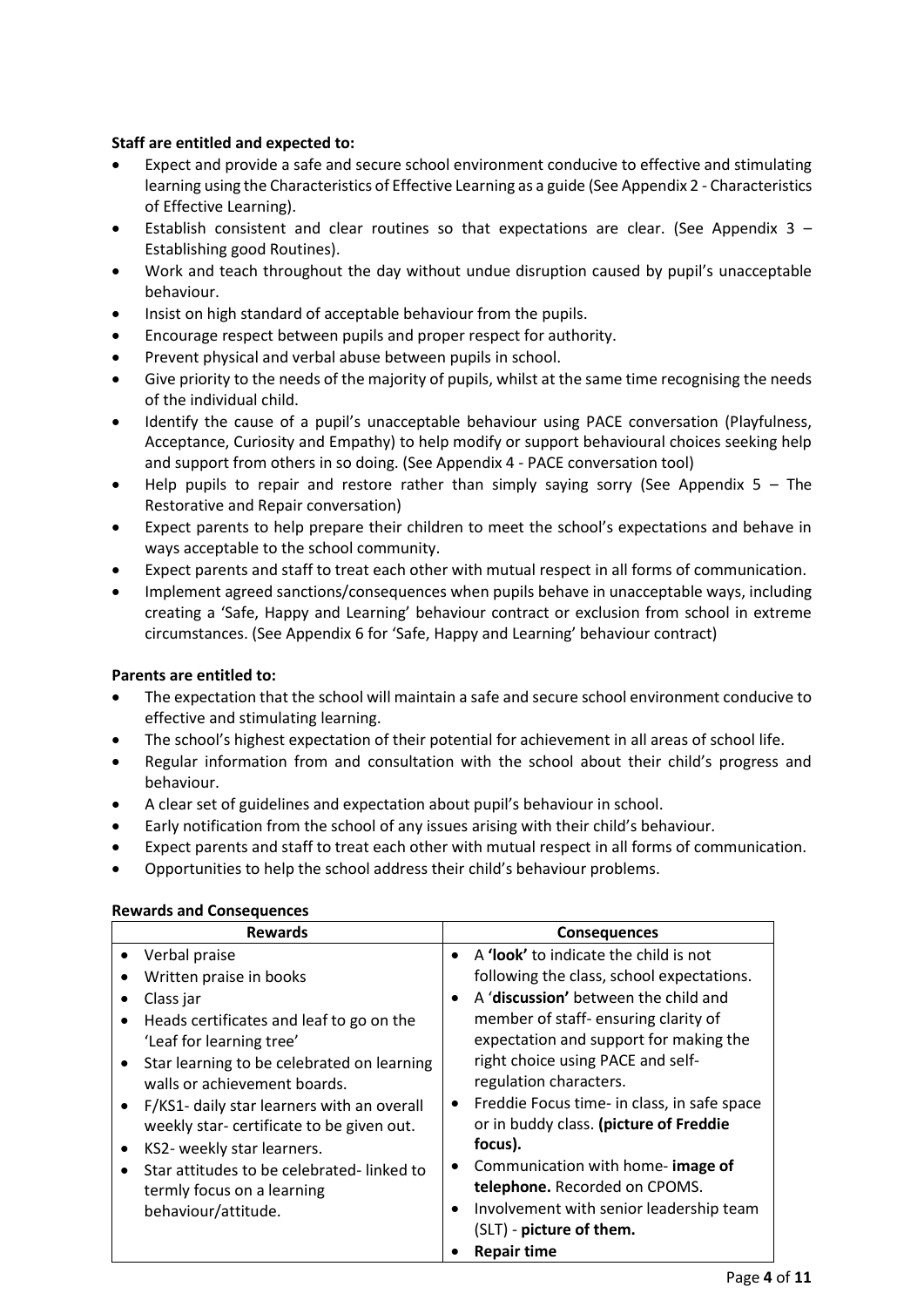| If the behaviour is ongoing- refer to the  |
|--------------------------------------------|
| 'Ongoing Behaviour Chart' - See Appendix   |
| 7.)                                        |
| At any point, staff may record incident on |
| CPOMs but must record once it is at the    |
| point of contacting parents, persistent or |
| involving SLT.                             |

## **Play and lunch times**

| <b>Rewards</b>                                        | <b>Consequences</b>                          |
|-------------------------------------------------------|----------------------------------------------|
| Stickers- specific reason given to the                | A <b>'look'</b> to indicate the child is not |
| children for the sticker. Children who                | following the school expectations.           |
| receive a sticker put something in the                | A 'discussion' between the child and         |
| class jar.                                            | member of staff-ensuring clarity of          |
| Positive affirmations for the behaviours<br>$\bullet$ | expectation and support for making the       |
| they are demonstrating.                               | right choice using PACE and self-            |
|                                                       | regulation characters.                       |
|                                                       | Time out with key person, senior             |
|                                                       | teacher on lunch duty or member of SLT       |
|                                                       | for set time.                                |
|                                                       | • Communication with home - by senior        |
|                                                       | teacher on lunch duty. Recorded on           |
|                                                       | CPOMS.                                       |
|                                                       | Involvement with senior leadership           |
|                                                       | team.                                        |

## **Minor and Major Incidences**

Minor incidents might include:

- Talking at inappropriate times
- Mistreating school or other property
- Distracting other pupils
- General behaviour around the school, eg running in the corridors, talking in assemblies
- Not having the correct uniform to enable them to learn, eg PE kit, swimming kit and so on
- Isolated shouting out
- Not completing sufficient learning
- Lack of co-operation with peers

Major incidents might include:

- Any prejudice-based comments eg racist/homophobic/transphobic/religious/gender
- Verbal/written comments, swearing, making comments intended, or likely, to cause upset or offence to someone else
- Theft
- Vandalism of anybody's property
- Physical
- Play fighting/rough play
- Exclusion of peers from games, if intended to cause upset to them
- Defiance after a reasonable request has been specifically directed at the individual by an adult
- Bringing in inappropriate items
- Ongoing multiple issues in a day

## **Persistent ongoing issues**

In all cases where the behaviour is a significant cause for concern a Behaviour Plan ('Safe, happy and learning' contract) is completed. This is circulated among leadership team, teaching teams and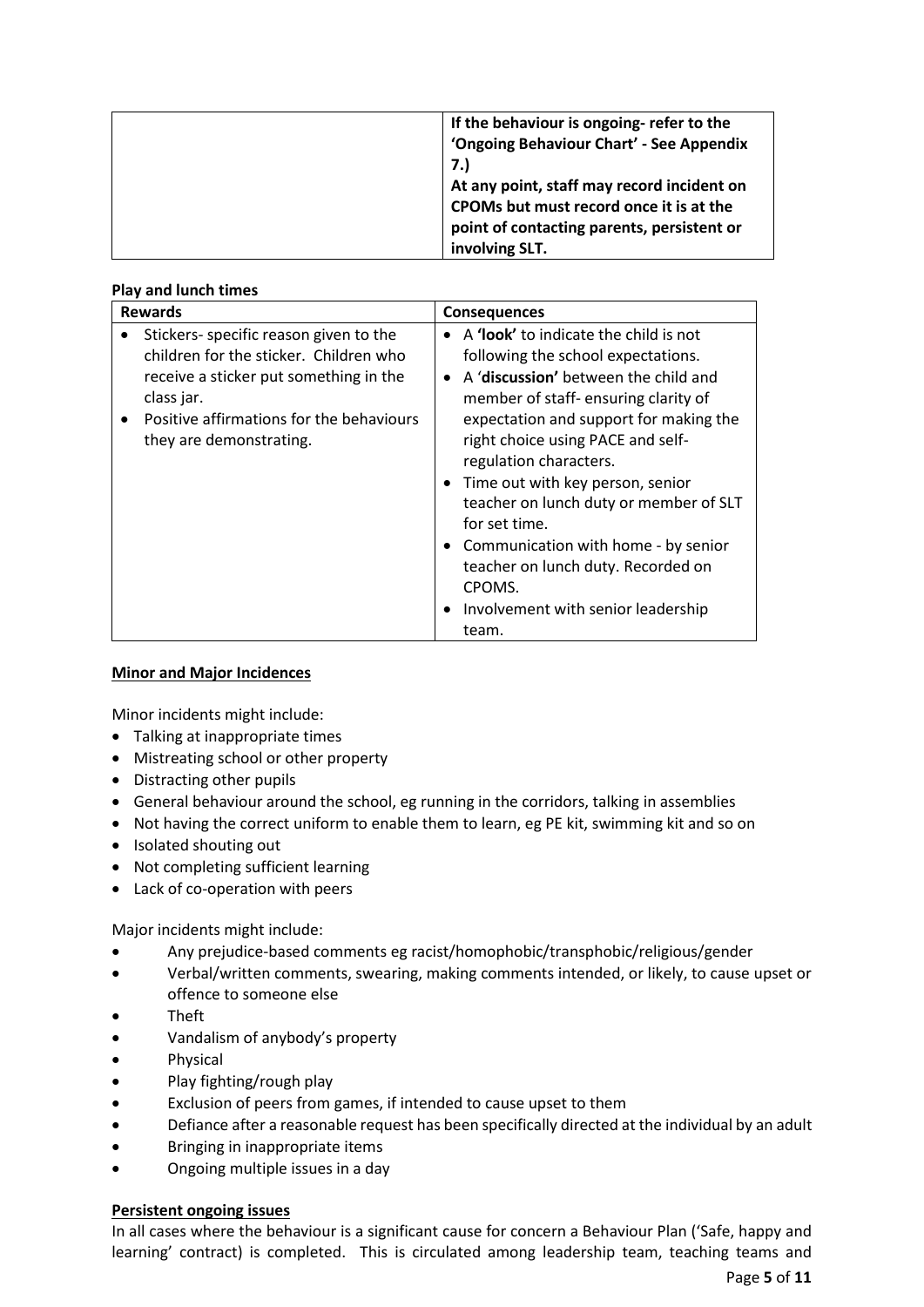lunchtime support ensuring all are aware of the expectations as well as being shared with parents. This will be monitored and reviewed at regular intervals (refer to the flow chart below in Appendix 7)

### **Internal Exclusion**

Due to behaviour of a child it might be necessary to have an internal exclusion, parents will be informed of this before it happens. The child will complete the same learning as those in class and will be supervised by a member of staff.

## **Fixed Term and Permanent Exclusions**

Only the Headteacher (or the acting headteacher) has the authority to exclude a pupil from school. The headteacher may exclude a pupil for one or more fixed periods, for up to 45 days in any one school year. The Headteachers may also exclude a pupil permanently. It is also possible for the Headteacher to convert a fixed term exclusion into a permanent exclusion, if the circumstances warrant this.

If the Headteacher excludes a pupil, the parent is informed immediately, giving reasons for the exclusion. At the same time, the Headteacher makes it clear to the parents that they can, if they wish, appeal against the decision to the governing body. The school will inform the parent how to make such an appeal.

The Headteacher informs the LA/CEO of Horizon and the governing body about any exclusions. The governing body cannot either exclude a pupil or extend the exclusion period made by the Headteacher. The governing body has a discipline committee that is made up of three members- the committee considers any appeals on behalf of the governors. When an appeals panel meets to consider an exclusion, they consider the circumstances in which the pupil was excluded, consider any representation by parents and the LA and consider whether the pupil should be reinstated. If the governors' appeal panel decides that a pupil should be reinstated, the Headteacher, must comply with this ruling.

#### **Monitoring**

The Headteacher and a member of the SLT monitors the effectiveness of this policy on a regular basis. This is reported to the governing body at regular intervals, and if necessary, makes recommendations for further improvements.

The school keeps a record of incidences of misbehaviour on CPOMS- the class teacher records minor classroom incidences. Incidences at lunchtime are closely communicated by the MTAs to the class teacher and senior teacher on lunch duty that day in the first instance and then to SLT member for that day.

It is the responsibility of the governing body to monitor the rate of internal exclusions and fixed term exclusions, and to ensure the policy is implemented fairly and consistently.

#### **Review**

The governing body reviews this policy every year, however it can be reviewed earlier if needed, due to government regulations or recommendations to the policy.

#### **Appendix 1** Images to support self-regulation





**Charlie Choice** 







Sammy St<mark>o</mark>p

**Freddie Focus** 

Dani Driver

**Robyn Repair**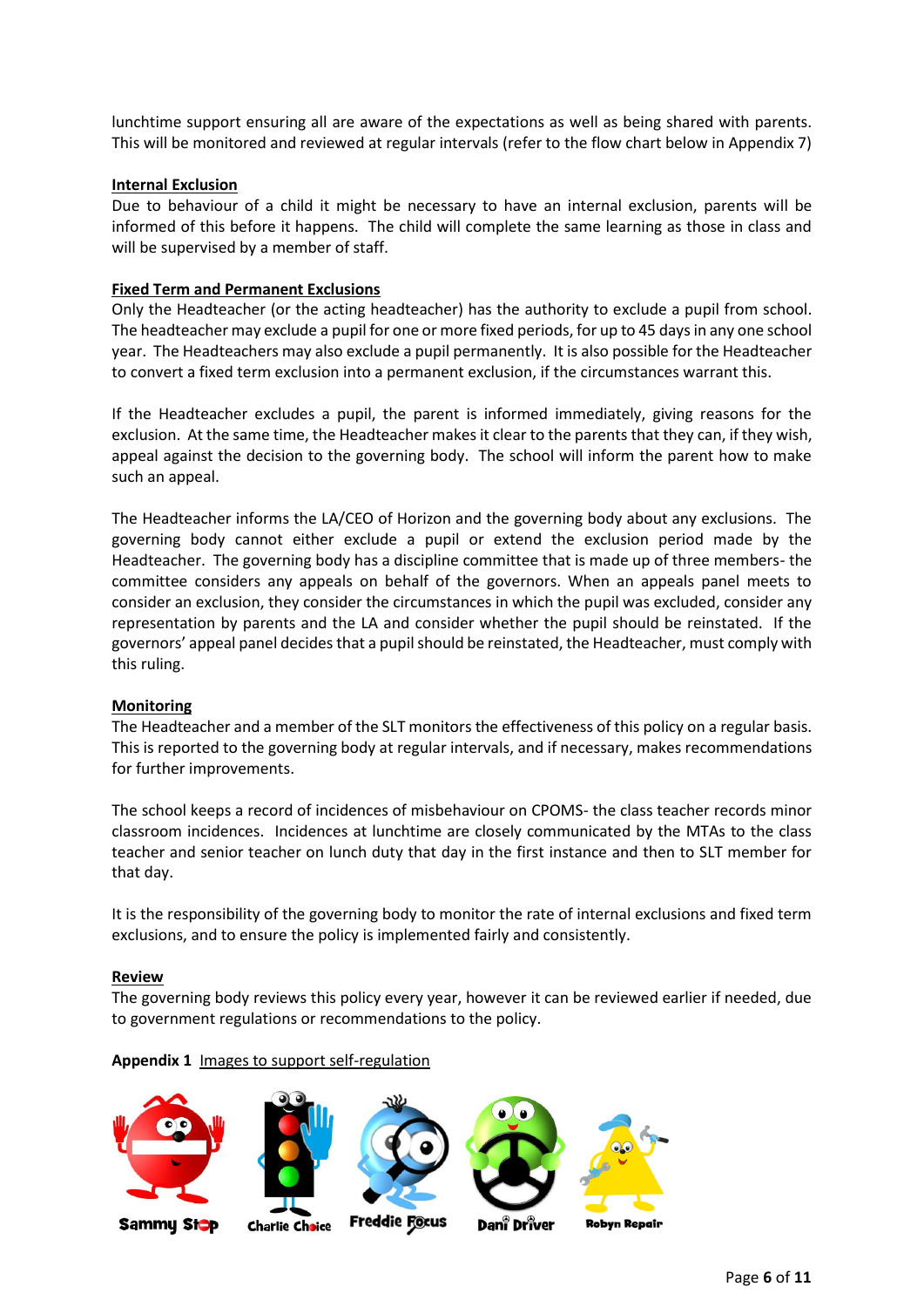



#### **Appendix 3 - Establishing Good Routines**

Strong relationships between staff and pupils are vital. Staff must be fair and consistent with children (taking into account individual needs) and pupils must also understand that the staff member is in control at all times enabling the whole school community to feel safe. These expectations are reinforced through good routines in the classroom and for when the children are around the school.

Good routines should be in place for: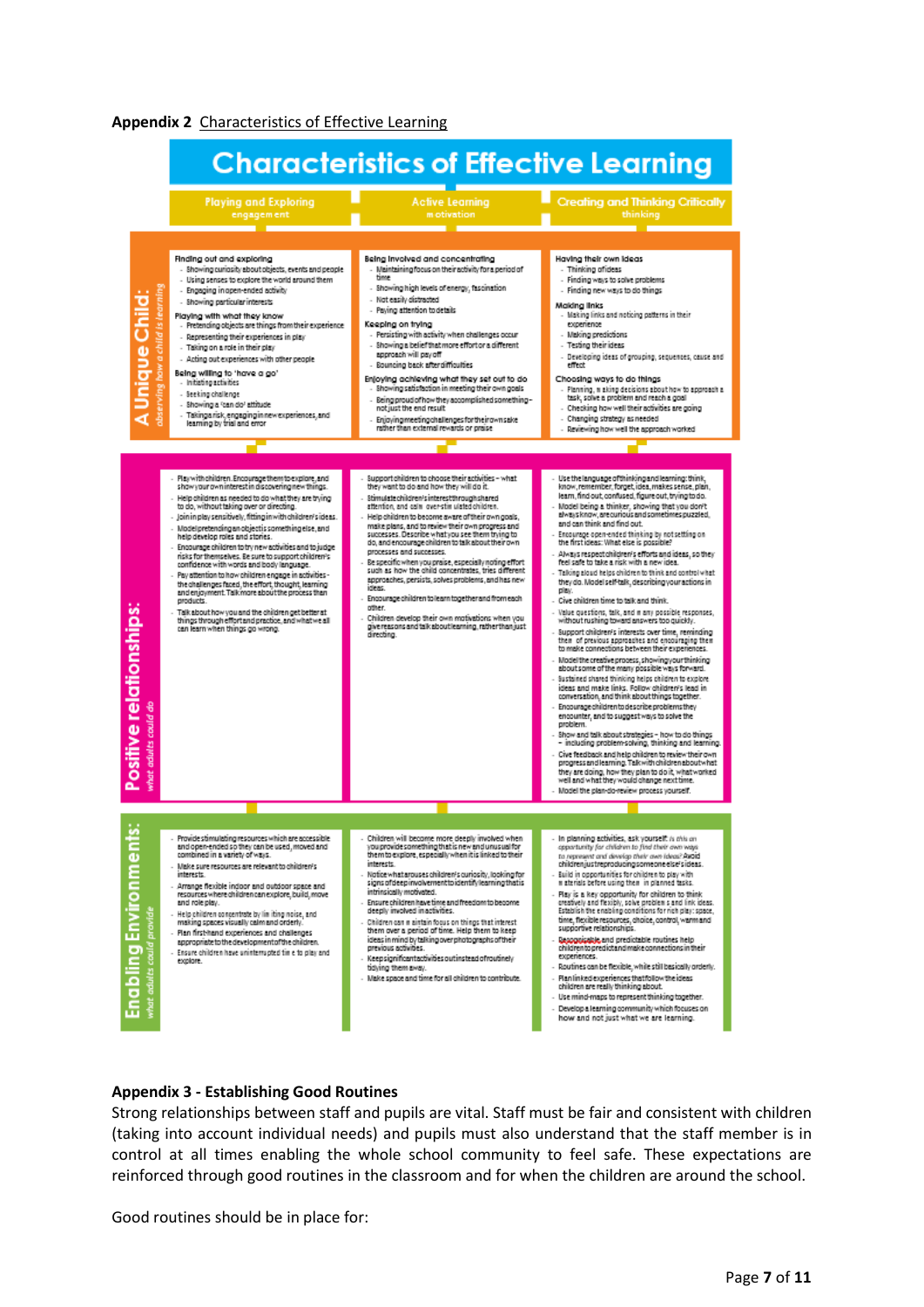- **Start of the day (emotional register)**  a warm welcome from staff at the classroom door every day which also provides an opportunity for each child to feel valued, safe and secure in the sense of connection with the member of staff. For most children, this can be achieved by the simple acknowledgement of the child and the child having the knowledge that they are in mind. It will also allow staff to notice any potential difficulties a child any have in settling to learn that day.
- **End of the day** to accommodate transition from school/home, allow for time organising things to go home and a definite farewell through a class saying, song or goodbye wish.
- **Transition times –** calm and ordered routines for coming in and out of the classroom, school, assemblies, change of lessons and so on.
- **Lining up** clear guidance given for lining up and moving around the school.
- **Getting changed for PE –** children expected to change quickly and quietly with clear guidance on where to store clothes/kit.
- **Moving around the school –** calmly walking to the left around corridors, opening doors for adults, using good manners, waiting for people in front of you and so on.
- **Break and lunchtimes –** clear guidance on expectation of not coming back into class unsupervised, how to move around/on/off the playground, how to enter/leave the dining hall and expectations of dining hall conduct.

# **Appendix 4 - The PACE conversation tool**

## **PACE in Action**

"An attitude of stance of Playfulness, Acceptance, Curiosity and Empathy: qualities that are helpful when creating emotional safety and when trying to stay open and engaged with another person. This, in turn, helps the other person stay open and engaged with you. These traits are similar to the attitude that parents routinely show when communicating with infants."

| <b>P-PLAYFULNESS</b>                                                                                                                                                                                           | A - ACCEPTANCE                                                                                                                                                                                                                                                                                    |
|----------------------------------------------------------------------------------------------------------------------------------------------------------------------------------------------------------------|---------------------------------------------------------------------------------------------------------------------------------------------------------------------------------------------------------------------------------------------------------------------------------------------------|
| Dampens stress and fear, as playfulness<br>can enable the child to become used to<br>positive emotion.                                                                                                         | Demonstrating that you are accepting<br>$\bullet$<br>them, including their challenges, needs<br>and what stage they are at.                                                                                                                                                                       |
| The part of the brain activated during<br>$\bullet$<br>laughter is different to the part<br>activated when experiencing shame,<br>therefore a sense of humour is<br>protective.<br>Encourages safe exploration | Communicating acceptance and warmth<br>by engaging rather than avoiding or<br>rejecting of them: being physically and<br>emotionally present.<br>By feeling accepted, the child can stay<br>regulated and avoid feeling shame-this<br>means that they're able to learn from<br>their experiences. |
| In action:                                                                                                                                                                                                     | In action:                                                                                                                                                                                                                                                                                        |
| Be involved with the child's interests;                                                                                                                                                                        | Stay with their comfortable feelings;                                                                                                                                                                                                                                                             |
| Show delight and enjoyment;                                                                                                                                                                                    | Provide commentaries;                                                                                                                                                                                                                                                                             |
| Follow-lead-follow;                                                                                                                                                                                            | Opportunities for being quiet;                                                                                                                                                                                                                                                                    |
| Keep interactions light and avoid questions;                                                                                                                                                                   | When safety become a priority, increase                                                                                                                                                                                                                                                           |
| Use humour carefully.                                                                                                                                                                                          | structure, boundaries and direction as<br>needed.                                                                                                                                                                                                                                                 |

# Dan Hughes 2017

## **Examples:**

**Playfulness: 'I like the way you're building that tower... you seem to really enjoy using the different materials..."**

**"I am following you and you're showing me how to do this, thank you..."**

**"This is so much fun, I am enjoying time with you..."**

**Acceptance:**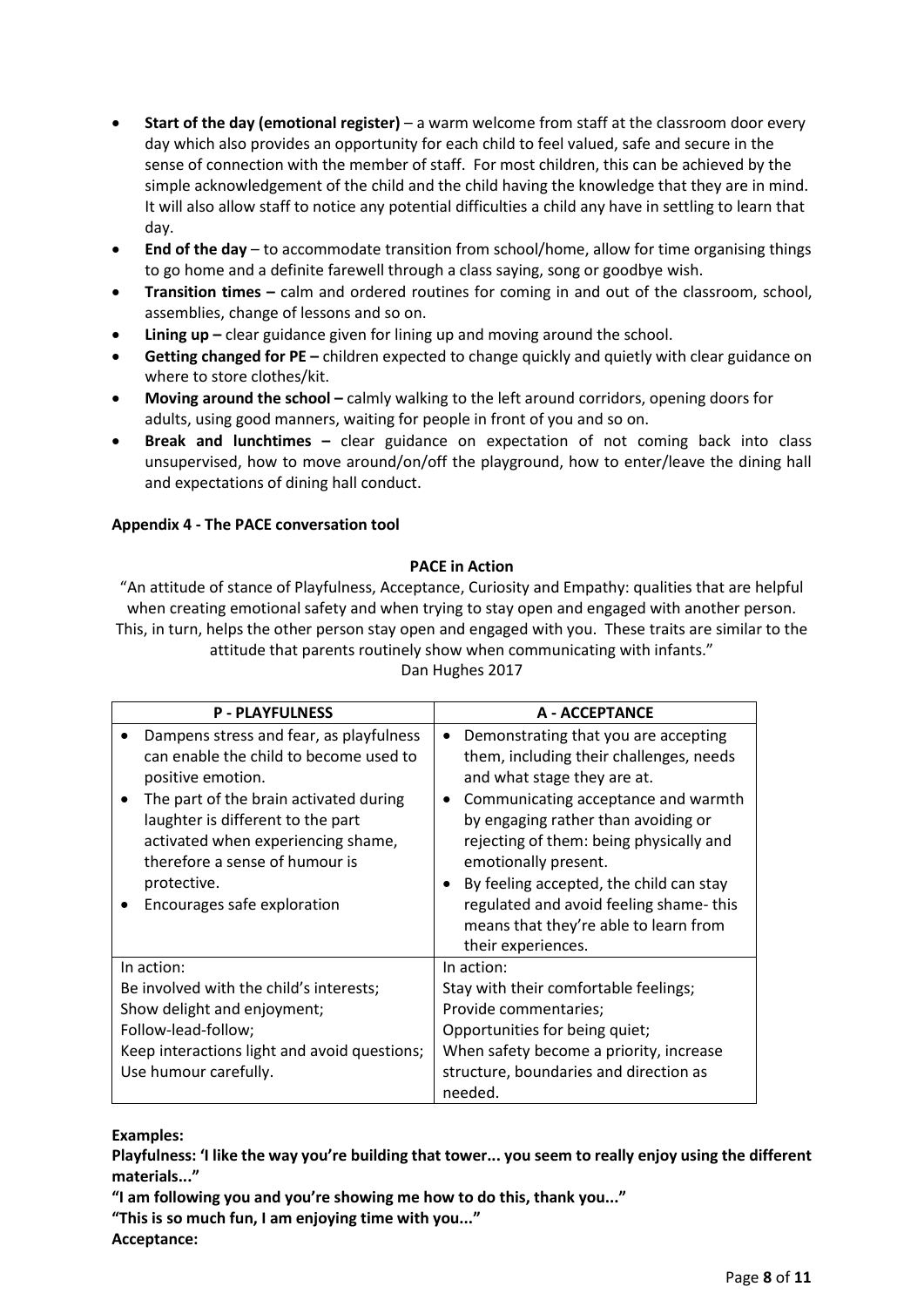**"I can see you're not feeling so good right now and that it's really hard for you to feel calm..." "I will keep you and the other children safe."**

| <b>C-CURIOSITY</b>                                                                                                                                                                                                                       | <b>E-EMPATHY</b>                                                                                                                                                                                                                                                                                                  |
|------------------------------------------------------------------------------------------------------------------------------------------------------------------------------------------------------------------------------------------|-------------------------------------------------------------------------------------------------------------------------------------------------------------------------------------------------------------------------------------------------------------------------------------------------------------------|
| This shows the child that you're<br>$\bullet$<br>interested, therefore helping to<br>enhance their own curiosity about<br>themselves.<br>Less likely to make them defensive, gets<br>through to the child in a way that anger<br>cannot. | Showing the children that 'you get it',<br>$\bullet$<br>you're sharing whatever emotion they<br>might be experiencing.<br>Showing them that you're not<br>overwhelmed by that emotion and that<br>you can manage it.<br>Creating a new meaning and seeking<br>repair, can help the child to move out of<br>shame. |
| In action:                                                                                                                                                                                                                               | In action:                                                                                                                                                                                                                                                                                                        |
| Wonder aloud and notice feelings;                                                                                                                                                                                                        | Be patient, remain calm and attuned;                                                                                                                                                                                                                                                                              |
| Recognise positive qualities;                                                                                                                                                                                                            | Name ad explore feelings;                                                                                                                                                                                                                                                                                         |
| Model thinking, noticing, making sense of                                                                                                                                                                                                | Provide validation;                                                                                                                                                                                                                                                                                               |
| cause and effect;                                                                                                                                                                                                                        | Saying aloud your best guesses for how                                                                                                                                                                                                                                                                            |
| Stress scaling when arousal levels are low;                                                                                                                                                                                              | they are feeling, without expecting a                                                                                                                                                                                                                                                                             |
| Create a narrative for the child.                                                                                                                                                                                                        | response.                                                                                                                                                                                                                                                                                                         |

# **Examples**

**Curiosity: Wondering: "You say you are fine but it looks as you have been crying - I wonder what has happened", "I notice when you..."**

**Describe what you are seeing, "You are shivering but you don't seem to realise you are cold!" Empathy:**

**"You really wanted to see the play and you're angry with me because I said you could not go. I understand your anger since you want to see the play so badly! It must be so disappointing that you can't go with your class."**

**"I can see that it's tough because you don't trust grown-ups, but we'll work on that together."**

# **Appendix 5 - The Restorative/Repair Conversation**

You will find a selection of questions below to use in your restorative meeting. These can be written on an ID card so they are there for easy reference or could be part of the 'Happy, Safe and Learning contract.' Five questions are enough, foundation children will only manage two or three questionsyou know our children, so go with their need and what they can manage.

- 1. What happened?
- 2. What were you thinking at the time?
- 3. What have you thought since?
- 4. How did this make people feel?
- 5. Who has been affected? (who else was there?)
- 6. How have they been affected? (how does.... feel?)
- 7. What should we do to put things right? (How can we Robyn Repair this?)
- 8. How can we do things differently in the future? (What Charlie Choice could be made next time? What would Danni Driver say?)

Take your time with these meetings, allow up to 15 minutes, to give it the value you need.

- 1. Try to get them to imagine it differently.
- 2. Scaling with them- on a scale of 1-10 how angry/other emotion were you?
- 3. Offer a postponement and some support if the child is not ready to talk at that point, be clear to set a date with them the next day though.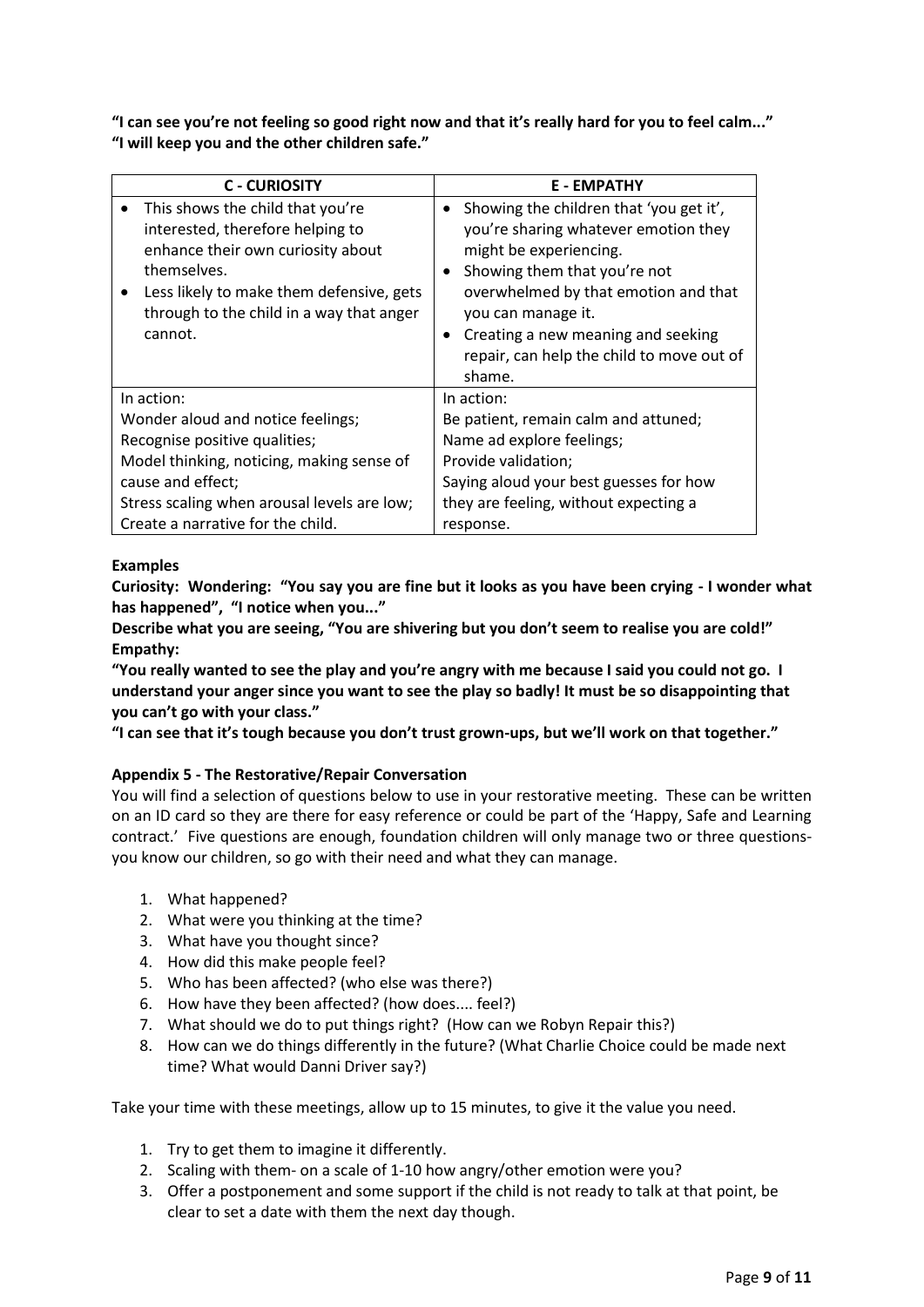## **Appendix 6 – Behaviour Log - 'Safe, Happy and Learning' Contract.**



**Safe, Happy and Learning Contract** 

**Elburton Primary School** 



#### TO:

Childs Name will begin this contract on this date \_\_\_\_\_\_\_\_\_\_\_\_\_ to help in Childs Name

and those around him/her to be 'safe, happy and learning.'

## **GOALS FOR Childs Name:**

- 1. Goal 1
- $\mathcal{P}$ Goal 2
- $3<sup>1</sup>$ Goal 3
- 4. Goal 4

## **REWARDS IF GOALS ARE MET: example**

- 1. I will be safe, happy and learning.
- 2. I will be outside for break and lunch time with my friends.

## **CONSEQUENCES IF GOALS ARE NOT MET:**

- $1<sup>1</sup>$ Consequence 1
- $\overline{2}$ . Consequence 2
- 3. Consequence 3

Signed by Child:

Signed by Member of Senior Leadership Team:

## **Appendix 7 – On-going Behaviour Chart**

For ongoing issues, the flow chart below needs to be followed, as a clear guide. In all cases where the behaviour is a significant cause for concern, and it is ongoing, it will be logged on CPOMS and a behaviour plan set in place. The template for a behaviour plan is in the appendices - a record of this should be developed and agreed in partnership with the child, parent, class teacher and member of SLT.